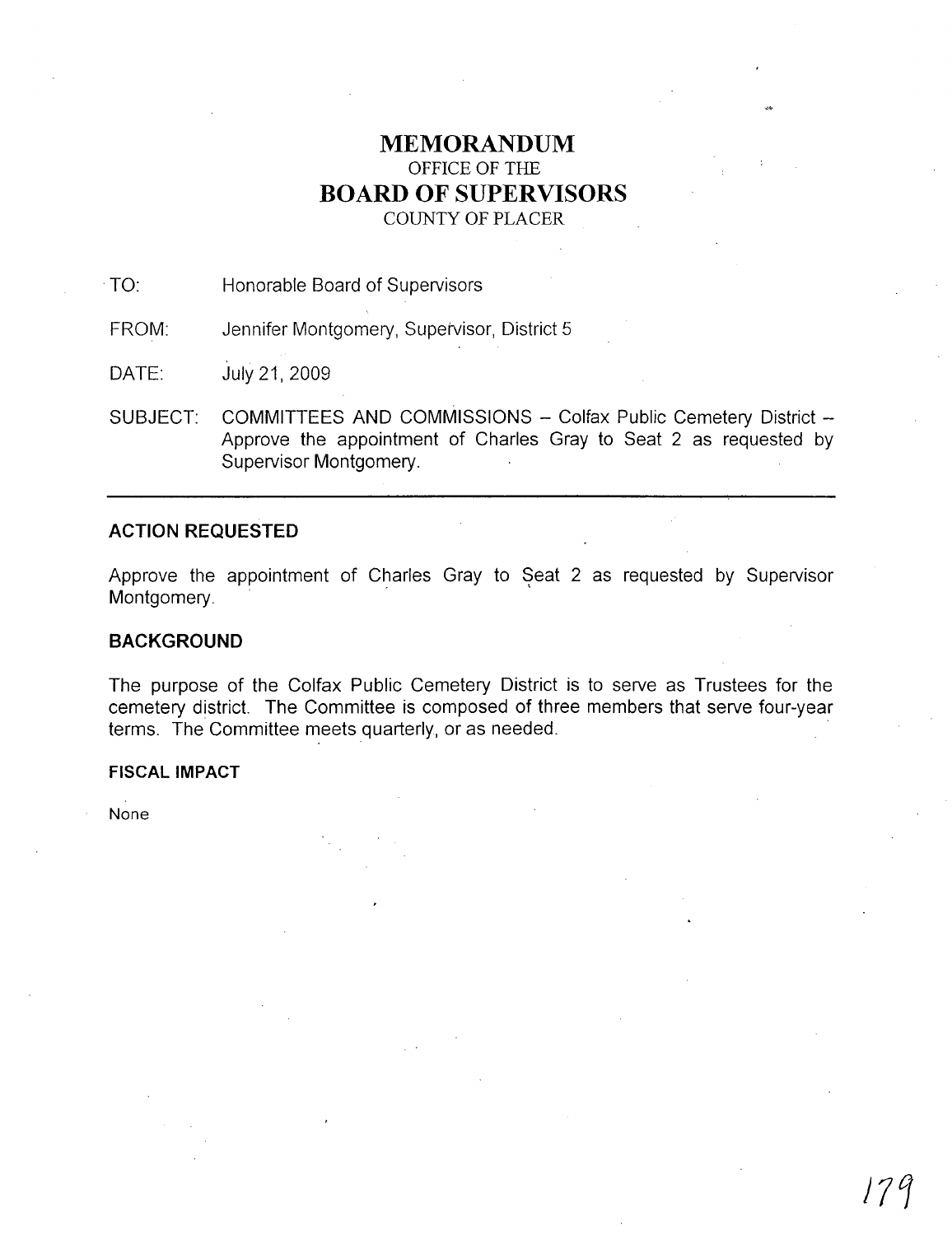PLACER COUNTY RECEIVED **BOARD OF SUPERVISORS** JUN 16 2009 **APPLICATION FOR MEMBERSHIP ON CLERK OF THE APPLICATION FOR MEMBERSHIP ON CLERK OF THE ADVISORY BOARD OR COMMISSION** THE FOLLOWING IS PUBLIC INFORMATION  $\left(\begin{smallmatrix} V \\ \mathcal{Q} \end{smallmatrix}\right)\left(\begin{smallmatrix} -\mathcal{A} \end{smallmatrix}\right)$ APPLICATION FOR MEMBERSHIP ON: (NAME OF BOARD, COMMISSION, OR COMMITTEE) IF THIS BOARD/COMMISSION/COMMITTEE CALLS FOR A SPECIFIC TYPE MEMBER, PLEASE INDICATE THE POSITION FOR WHICH YOU ARE APPLYING:  $H_0 A N V$  MEMBER NAME: CHARLES  $GAR$ SUPERVISORIAL DISTRICT IN WHICH YOU RESIDE: DAYS:  $AWYWAY$  TIMES  $AWYTTYZE$ TIMES YOU ARE AVAILABLE FOR MEETINGS: EMPLOYMENT EXPERIENCE/PROFESSION (A RESUME MAY BE ATTACHED):  $\Delta \Delta A L$   $\Delta \Delta R$   $\Delta N$  /24  $\Delta N$ HAVE ON IS IN I HAVE BEEN PRESIDET OF TREASURER WORK FOR FU.S. TREASURY FOR 23 FEARS ORGANIZATION/COMMUNITY EXPERIENCE:  $A H \in K I C A N$ SOCIETY LIANS CLOR MAILMOAN SOCIETY  $102$ MaTARY FOR  $YEAKS$ EDUCATIONAL EXPERIENCE: COM PLGTEY 171611  $\forall$  $167HFA$   $YFAA$  $\overline{\mathcal{W}}$ KOREAN CONFL APPLICATIONS WILL BE RETAINED FOR TWO YEARS APPLICATION MUST BE FILED WITH THE CLERK OF THE BOARD OF SUPERVISORS 175 FULWEILER AVENUE, ROOM 101, AUBURN, CALIFORNIA 95603 DATE:  $16 - 15 - 09$ **SIGNATURE**